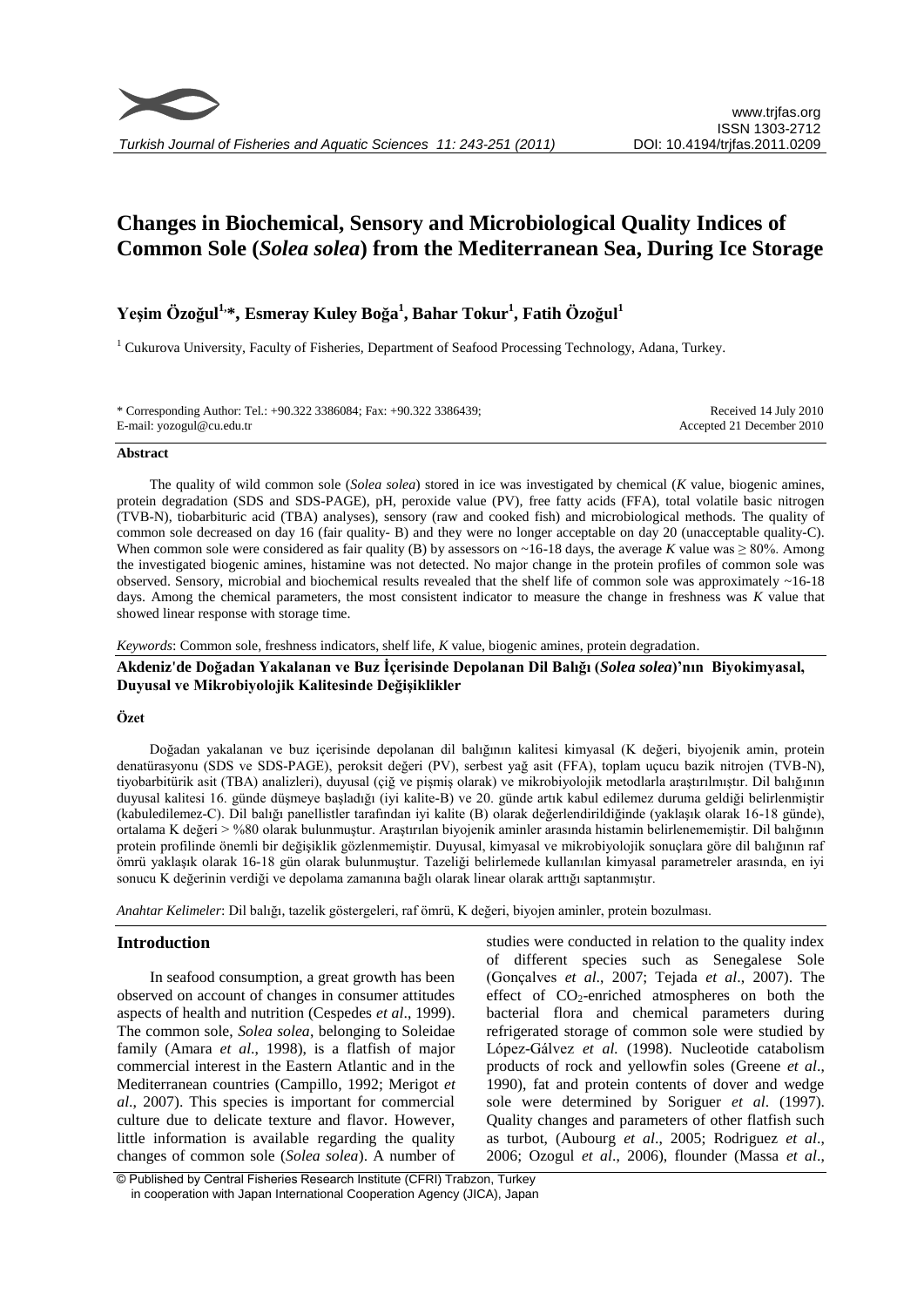2005) and halibut (Olsson *et al*., 2003; Guillerm-Regost *et al*., 2006) were also investigated. The aim of this work was, therefore, to investigate the shelf life and also sensory, chemical and microbiological quality changes of *Solea solea* (common sole) during iced storage period.

## **Materials and Methods**

## **Sample Preparation and Storage of Common Sole**

Common sole (*Solea sole)* were caught by bottom trawling. They were immedialtely iced in a box and transported to laboratory in ice. Fish were 1 day post capture on arrival at the laboratory in ice. The average weight and lenght of common sole were 186±23.44 g and 28.83±2.75 cm, respectively. The fish were gutted and washed and then stored in ice at a fish-to-ice ratio of 2:1 (w/w). The fish were kept in polystyrene boxes (three boxes containing 10 fish per box) with ice in cold storage at  $4\pm1$ °C. During storage, ice was replenished when necessary. All boxes were closed and had perforated bottoms to allow drainage of melted ice. Sensory and chemical analyses were performed every four or five days. Data were obtained using at least three fish from the same box, which were minced for each sampling.

## **Proximate Analysis**

The fish samples were analysed in triplicate for proximate composition: lipid content of turbot by the Bligh and Dyer (1959) method, moisture and the ash content of fish by AOAC (1990) method, total crude protein by Kjeldhal method (AOAC, 1984).

#### **Sensory Analysis**

For sensory analysis, triplicate samples were taken at regular intervals. Sensory analysis was assessed using the official European method for freshness quality grading of chilled fish. Each assessment was carried out by a minimum of 6 trained panellist. Four categories were ranked: highest quality (E), good quality (A), fair quality (B) and unacceptable quality (C).

The measurement of freshness of cooked fish (odour, flavour and texture) was assessed according to Torry Scheme (Howgate, 1982). A scale from 10 to 3 was used, 10 denoting absolutely fresh fish and 3 indicating a spoiled, putrid fish. To prepare the cooked fish sample, fish were cooked in a microwave for 2 minutes at medium temperature (600 W). The cooked samples were served hot to panellists.

## **Analytical Methods**

The TVB-N content of common sole was determined according to the method of Antonocopoulus (1973) and expressed as mg TVB-N

per 100 g muscle. The value of TBA was determined according to Tarladgis *et al*. (1960) in fish fillets to evaluate the oxidation stability during storage period and the results expressed as TBA value, miligrams of malondialdehyde per kg flesh. Free fatty acid analysis (FFA), expressed as % of oleic acid was determined by AOCS (1994). Peroxide value (PV) expressed in miliequivalents of peroxide oxygen per kilogram of fat was determined according to AOCS (1994). The pH of fish fillets was determined using a pH meter (315i, Germany). The sample was homogenised in distilled water in the ratio 1:10 (w/v).

ATP and its degradation products were analysed using a rapid HPLC method (Ozogul *et al*., 2000). The *K* value was calculated by the procedure described by Saito *et al*. (1959).

Biogenic amines were analysed using an HPLC method (Ozogul *et al*., 2002). Benzoyl chloride as a derivatization reagent was used and the derivatization procedure was based on that of Redmond and Tseng (1979).

#### **Apparatus**

High-performance liquid chromatography (HPLC) was used Shimadzu LC-10VP (Shimadzu, Kyoto, Japan) apparatus equipped with a UV/VIS detector (Spectra-Physics SP 8450, Analytical Inc., UK) and a low gradient pump (Shimadzu LC-10ATVP) with four channel mixer (Shimadzu FVC-10ALVP). For biogenic amine analysis, the column was reverse-phase, C18, nucleosil, 250x4.6 mm, particle diameter 5 µm (Mecherey-Nagel, Duren, Germany) For nucleotide determination, the column was a Sphereclone ODS 2 C18, 150x4.60 mm, particle diameter 5 µm micrometer (Phenomenex, Macclesfield, Cheshire, UK).

## **Sodium Dodecyl Sulphate (SDS)-Polyacrylamide Gel Electrophoresis (SDS-PAGE)**

Fish muscle tissue (0.5 g) was homogenized in 10 ml of Tris buffer (50 mM Tris-HCl, 1 mM EDTA, 0.01% (w/w) BHT, pH 7.4) using a homogeniser (Ultra- turrax, Ika T8) for 1 min at 20,000 rpm. Protein concentration was determined by the method of Lowry *et al.* (1951). Bovine serum albumin was used as a standard. Sodium dodecyl sulphate (SDS) polyacrylamide gel electrophoresis (PAGE) in the absence and presence of β-mercaptoethanol was used to monitor polymerization or fragmentation of proteins using a BioRad Mini vertical gel electrophoresis. SDS-PAGE was performed in a 10% resolving gel and 4% stacking gel according to the method of Laemmli (1970). Gels were stained with a solution of 0.025% Coomassie Blue R-250, 40% methanol and 7% acetic acid, and de-stanined with a solution of 5% methanol and 7% acetic acid. Protein molecular weight standards (BioRad-161-0309) consisting of myosin (211.24) kDa), β-galactosidase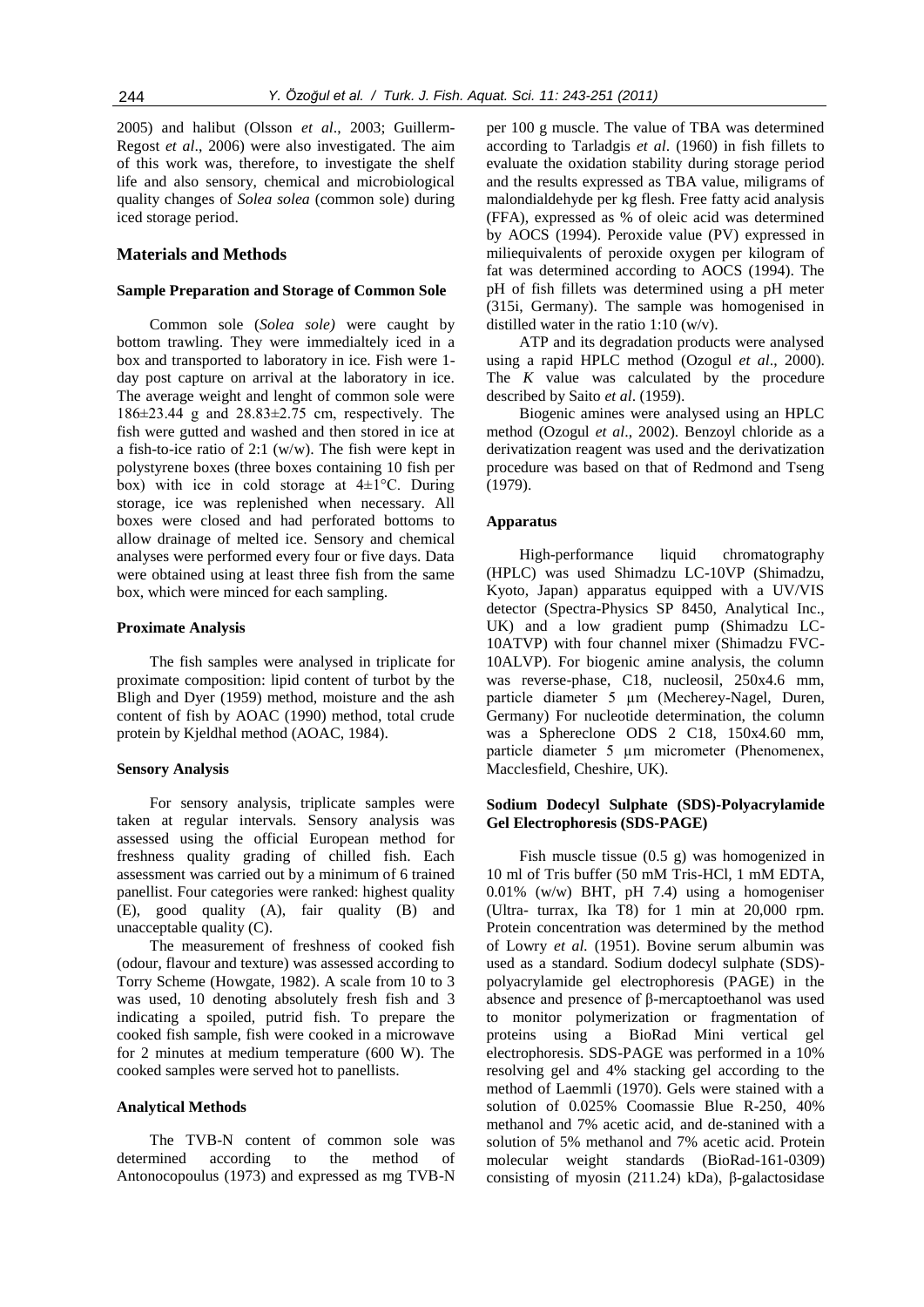(117.76 kDa), bovine serum albumin (99.81 kDa) and ovalalbumin (49.78 kDa) were used.

## **Microbiological Analysis**

Samples from each of three different fish (triplicate) were taken to estimate total viable counts (TVC). Ten grams of fish muscle were mixed with 90 ml of Ringer solution and then homogenised for 3 minutes. Further decimal dilutions were made up to 10<sup>-8</sup> and then 0.1 ml of each dilution was pipetted onto the surface of plate count agar plates in triplicate. This method was carried out under hygienic conditions, particularly during sampling procedure. They were then incubated for 2 days at 30°C.

## **Statistical Analysis**

The data were subjected to analysis of variance. A SPSS statistical package (version 8.0) adapted to a personal computer (PC). The data were subjected to analysis of variance at the significant level of 5%.

## **Results and Discussion**

## **Sensory Analyses**

Table 1 shows the results of the sensory analysis of common sole stored in ice. Fish maintained high (E) and good quality (A) during the first 16 days of chilled storage. After that, the quality of fish started to decrease due to formation of mucus, loss of

pigmentation, odour in the gills, belly cavity and flesh (B). Fish were no longer acceptable on 20 days (C). The earliest change was observed in the appearance of eyes, which were cloudy throughout the storage period. Skin aspects and consistency were still acceptable at 20 days of storage period. According to sensory analyses, the limit for acceptability of common sole stored in ice was 16-18 days. Gonçalves *et al.* (2007) reported a shelf life of 15 days for farmed Senegale sole (*Solea senegalensis*) stored in ice.

Figure 1 shows sensory evaluation score of cooked fish fillets. The sensory score for flavour of the cooked fillets decreased with storage time. The fresh flavour characteristics of the species were strong between 0 and 16 days. Off-flavours and off-odours were detected on 20 day of storage trial due to bacterial metabolites. The rejection point for the cooked fillets was below 5 at 20 days. Tejada *et al*. (2007) carried out a quality test for cooked farmed Senegalese sole (10 min at 91°C using steam oven) to establish rejecting point and found around 22-25 days of ice storage for cooked fillets.

#### **Chemical Assessment**

Common sole was found to have the following proximate composition: 17.02±0.12% protein, 0.83±0.04% lipid, 79.60±0.31% moisture and 1.32±0.1% ash.

TVB-N and especially TMA-N are associated with seafood spoilage and regarded as unreliable for

**Table 1.** Changes in TVB-N, TBA, pH, PV, FFA values, in common sole over the period of iced storage

| Days | $TVB-N$ (mg/100g) | $TBA$ (mg $MA$ kg <sup>-1</sup> ) | pΗ            | $PV$ (meg/kg)  | FFA (% of oleic acid) |
|------|-------------------|-----------------------------------|---------------|----------------|-----------------------|
|      | $13.4 \pm 1.1$    | $0.1 \pm 0.0$                     | $6.7 \pm 0.0$ | $15.0 \pm 1.4$ | $9.9 \pm 2.5$         |
|      | $9.7 \pm 0.0$     | $0.2 \pm 0.0$                     | $7.0 \pm 0.0$ | $18.5 \pm 1.2$ | $10.0 \pm 0.0$        |
| 10   | $12.9 \pm 0.3$    | $0.2 \pm 0.0$                     | $6.8 \pm 0.0$ | $22.9 \pm 2.4$ | $10.7 \pm 1.1$        |
| 16   | $11.9 \pm 0.8$    | $0.1 \pm 0.0$                     | $7.2 \pm 0.0$ | $35.9 \pm 2.2$ | $12.2 \pm 2.5$        |
| 20   | $34\pm2.1$        | $1.2 \pm 0.2$                     | $7.8 \pm 0.0$ | $29.8 \pm 1.4$ | $12.8 \pm 0.9$        |
| 24   | $32.1 \pm 1.4$    | $2.1 \pm 0.1$                     | $7.9 \pm 0.0$ | $23.2 \pm 0.1$ | $13.3 \pm 1.5$        |



**Figure 1.** The sensory evaluation of cooked common sole associated with odour, flavour and texture.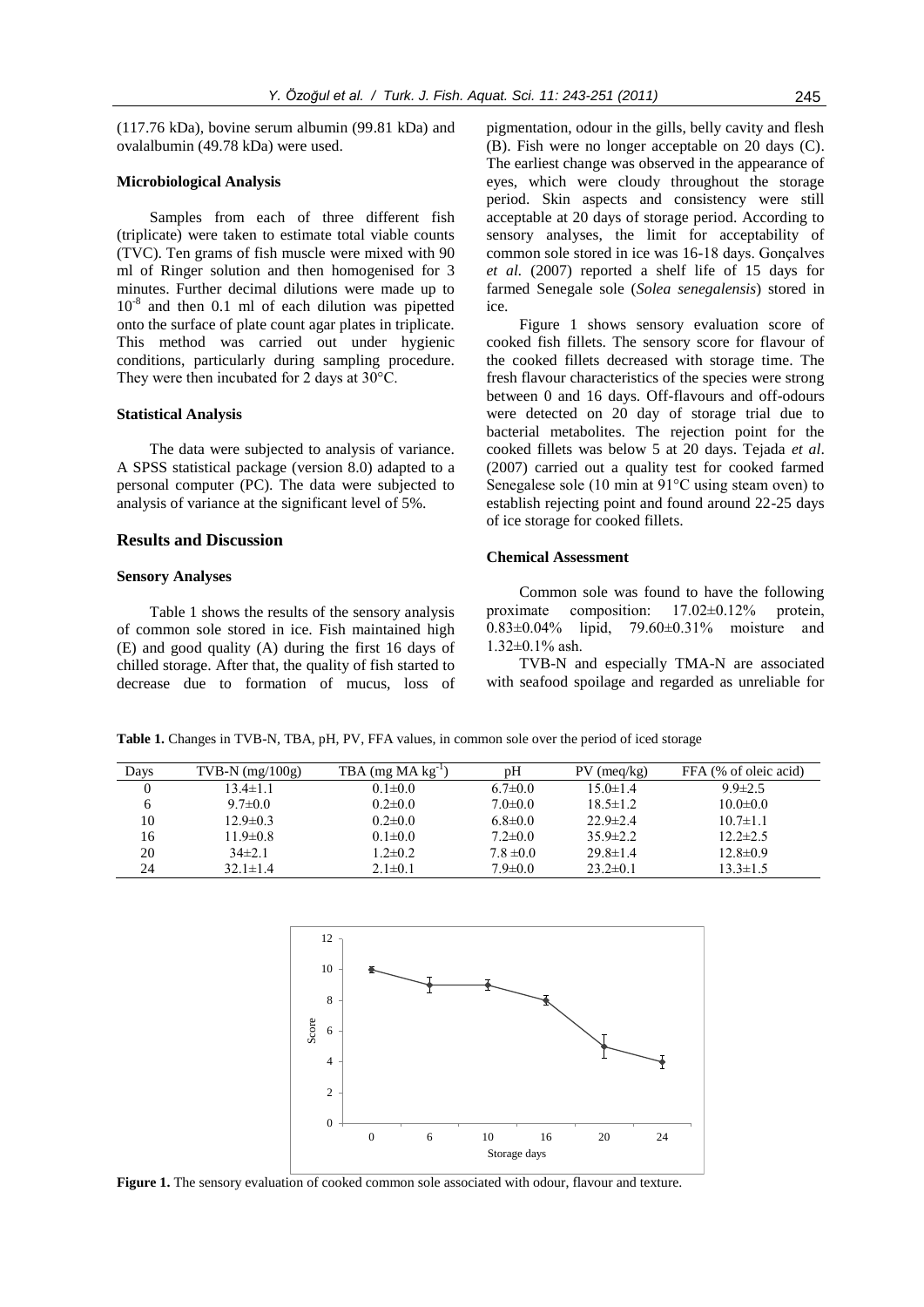the measurement of spoilage for the first 10 days of chilled storage for some fish species (Huss, 1995; Ólafsdóttir *et al*., 1997). TVB-N concentrations of fish stored in ice are shown in Table 2. The TVB-N values showed fluctuations during storage of common sole in ice. At the begining of storage, the TVB-N value was  $13.44 \text{ mg}$   $100 \text{ g}^{-1}$  flesh. This value decreased to 9.73 mg TVB-N  $100 \text{ g}^{-1}$  flesh on day 6, thereafter significantly increasing to 34.03 mg TVB-N  $100 \text{ g}^{-1}$  (P<0.05) by day 20, when common sole were rejected by sensory assessment. TVB-N limits were in the range of 25-35 mg N per 100 g muscle considering the limits of acceptability for some fish species (Commission Decision 95/149/EC. 1995). In the present study, since the TVB-N level showed fluctuations during storage period, TVB-N could not provide a good index of common sole quality. Similar results were obtained for some fish species (Ólafsdóttir *et al*., 1997; Papadopoulos *et al*., 2003; Tejada and Huidobro, 2002). In addition, farmed Senegalese sole stored in ice did not produce TVB-N and TMA-N during the period of sensory-acceptable quality (Gonçalves *et al*., 2007; Tejada *et al*., 2007).

Mean pH measurements over the period of storage in ice are shown in Table 2. The initial pH value of 6.65 significantly increased to 7.02 (P<0.05) on day 6 and then, the pH value decreased on day 10 (P<0.05). After that, it increased steadily until the end of storage period. Similar results were obtained for farmed Senegalese sole (Tejada *et al*., 2007), wild turbot in ice (Ozogul *et al*., 2006). Post mortem pH has been reported to vary from 6.0 to 7.1, depending on season, species and other factors (Simeonidou *et al*., 1998).

Hydroperoxide quantified by peroxide value (PV) emerge as a result of the oxidation of fat and oil, while FFA are formed by the hydrolysis of fat and oil. Slightly oxidized fat and oil having PV at levels of only 100 meq  $kg^{-1}$  are reported to be neurotoxic (Gotoh *et al.*, 2006; Gotoh and Wada, 2006). In this study, the initial PV value was  $15.02$  meq kg<sup>-1</sup> for the common sole stored in ice (Table 2) and significantly increased to maximum value of 35.87 on day 16  $(P<0.05)$  and then decreasing to 23.22 meq kg<sup>-1</sup> at the end of storage period (P<0.05). The initial PV values have been reported for a number of species e.g 0.8-1.2 meq kg-1 for herring (Smith *et al*., 1980)*,* 5.60 meq  $kg^{-1}$  for wild turbot (Ozogul *et al.*, 2006) and 27.6 meq kg<sup>-1</sup> for fresh sardine (Cho *et al.*, 1989).

The release of FFA significantly increased from the initial value of 9.86 (expressed as % of oleic acid) to the final value of  $13.25$  (P<0.05) during the storage period. Since the release of FFA content increased with time as found in this study (Table 2), it is reported that there is a relationship between FFA release and loss of freshness (Barassi *et al*., 1987; Ozogul *et al*., 2005). Lipid hydrolysis occured at a lower rate for common sole compared to the results for wild turbot (Ozogul *et al*., 2006).

The TBA index is widely used as an indicator of degree of lipid oxidation. It was reported that TBA values may not give actual rate of lipid oxidation since malonaldehyde can interact with other components of fish such as nucleosides, nucleic acid, proteins, amino acids, phospholipids and aldehydes which are end products of lipid oxidation. This interaction can vary with fish species (Aubourg, 1993). Nishimoto *et al.* (1985) reported for mackerel 4 and 27 mg malonaldehyde (MA)  $kg^{-1}$  muscle for good and low quality fish, respectively. The initial TBA value of  $0.07$  mg MA  $kg^{-1}$ , in this study, significantly increased to 2.06 mg MA  $\text{kg}^{-1}$  (P<0.05) at the end of storage period (Table 2). Tejada *et al.* (2007) reported that no rancidity was found after 28 days of chilled storage of farmed Senegalese sole (<1  $mg$  MA kg<sup>-1</sup>).

#### **Nucleotide Degradation and** *K* **value**

The patterns of ATP breakdown products in common sole stored in ice are shown in Figure 2. The main changes are the loss of IMP and the increase in Hx with storage. Adenosine triphosphate (ATP), adenosine diphosphate (ADP), and adenosine monophosphate (AMP) levels were very low (0.06, 0.18 and 0.07  $\mu$ mol g<sup>-1</sup>, respectively) at the beginning of the storage period and then decreased over the storage period. However, Gonçalves *et al*. (2007) reported that ATP, ADP, and AMP were not detected in iced farmed Senegalese sole. This results from the rapid post-mortem dephosphorylation and deamination of adenine nucleotides through inosine monophosphate (IMP) by autolytic process (Huss, 1995). IMP is a flavor enhancer and strongly associated with acceptability in fish (Fletcher and Statham, 1988; Bremner *et al*., 1988). The initial level

**Table 2.** The formation of biogenic amines and TMA (mg/100 g) in common sole kept in ice

| Storage days   | <b>PUT</b>     | CAD           | <b>SPD</b>    | <b>SPN</b>    | <b>TMA</b>     |
|----------------|----------------|---------------|---------------|---------------|----------------|
| $\overline{0}$ | $5.6 \pm 0.9$  | $0.1 \pm 0.0$ | $0.2 \pm 0.1$ | $0.0 \pm 0.0$ | $0.2 \pm 0.09$ |
| 6              | $8.3 \pm 0.8$  | $0.6 \pm 0.2$ | $0.5 \pm 0.0$ | $0.1 \pm 0.1$ | $0.7 \pm 0.06$ |
| 10             | $7.7 \pm 0.6$  | $0.3 \pm 0.1$ | $0.7 \pm 0.0$ | $0.4 \pm 0.0$ | $0.7 \pm 0.0$  |
| 16             | $11.0 \pm 0.8$ | $1.1 \pm 0.5$ | $1.1 \pm 0.1$ | $0.1 \pm 0.0$ | $0.9 \pm 0.1$  |
| 20             | $11.3 \pm 1.0$ | $1.8 \pm 0.5$ | $0.4 \pm 0.0$ | $0.2 \pm 0.0$ | $1.6 \pm 0.3$  |
| 24             | $13.8 \pm 0.7$ | $2.7 \pm 0.6$ | $0.6 \pm 0.1$ | $0.2 \pm 0.0$ | $3.1 \pm 0.2$  |

PUT, putrescine; CAD, cadaverine; SPD, spermidine; SPN, spermine; TMA, trimethylamine; ±, standard deviation. Histamine; tyramine, tryptamine, 2-phenylethylamine were not detected.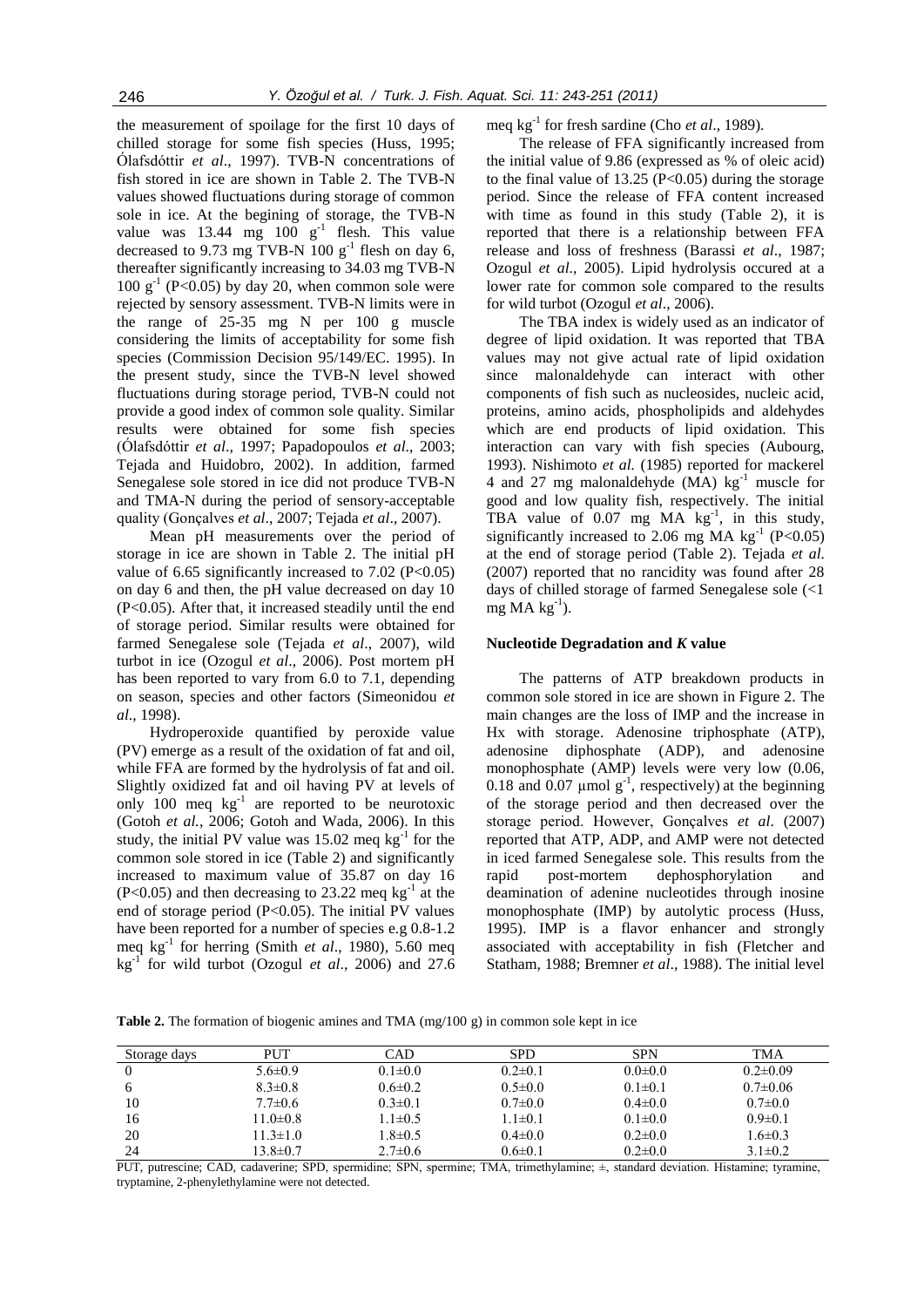

 $\mathbf{u}_0$ **Figure 2.** The pattern of nucleotide degradation products in common sole stored in ice.

of IMP in common sole stored in ice was  $2.77 \mu$ mol g 1 and significantly decreased sharply to  $1.11 \text{ }\mu\text{mol g}$  $(P<0.05)$  on day 10 and 0.45  $\mu$ mol g<sup>-1</sup> on day 16. It was reported that farmed Senegalese sole contained 6.5  $\mu$ mol g<sup>-1</sup> and decreased to 3.7  $\mu$ mol g<sup>-1</sup> at the end f storage trial (16-17 days) (Gonçalves *et al*., 2007). The variation of initial nucleotide contents is associated with differences among species, season, catching gear, and stress during fish death, water temperature, and the time between catch-slaughter and storage (Huss, 1995).

During the metabolism of ATP post-mortem, hypoxanthine (Hx) is formed, which is bitter and regarded as a contributor to off-flavours. In this study, Hx concentration increased with the increase of storage period as reported for other fish species (Greene *et al*., 1990; Price *et al*., 1991; Kyrana *et al*., 1997; Ozogul *et al*., 2000; Gonçalves *et al*., 2007; Tejada *et al*., 2007). The initial levels of Hx in common sole stored in ice were 0.68  $\mu$ mol g<sup>-1</sup> and significantly increased to maximum levels of 1.67  $\mu$ mol g<sup>-1</sup> and 4.27  $\mu$ mol g<sup>-1</sup> (P<0.05) at the end of storage period. However, these values were much higher than those reported for farmed Senegalese sole (Gonçalves *et al*., 2007; Tejada *et al*., 2007).

The rate of nucleotide degradation is usually expressed by the *K* value (*K-value*  $(\%)=[(Hx+Ino)/(ATP+ADP+AMP++IMP+Hx+Ino)]$ x 100) since it reflects the formation of Hx and Ino and the decrease of the nucleotide levels, which indicates a good freshness indicator (Saito *et al*., 1959). *K* value increased linearly with storage time in common sole stored in ice, reaching 97.88% at 24 days from the initial value of 32.92%. Although in ground fish ATP, ADP and AMP are almost completely converted to IMP within 24 h postmortem, the rate of accumulation of nucleosides may vary considerably among species, depending on the activity of the 5'-nucleotidase and nucleoside phosphorylase systems. For example, Hx levels increase at reasonably steady rates in chill-stored lemon sole, plaice and winter flounder (Kassemsarn *et al*., 1963; Jones *et al*., 1964; Burt, 1977; Dingle and Hines, 1971), but remain practically unchanged in petrale sole, English sole and witch flounder (Spinelli *et al*., 1964; Shaw *et al*., 1977). However, despite the observed species differences in the patterns of nucleotide metabolism, it would be rather an exaggeration to propose a *K* value of 33% for day 0 fish; a k-value of 20% is generally regarded as the freshness limit for fish destined for sashimi preparation, 60% being the rejection point for most species (Ehira and Uchiyama, 1987). In this study, when common sole stored in ice were considered at the limit of acceptability (B) by assessors on  $~16-18$ days, the average *K* value was  $\geq 80\%$ . Ozogul *et al.* (2006) reported that *K* value increased with storage time, reaching 90% from the initial value of 19% in wild turbots stored in ice during 19 days of storage. Aubourg *et al*. (2005) also reported that *K* value of farmed turbot increased from the initial value of  $~6\%$ to ~75% after 19 days. However, *K* value of  $\geq 40\%$ was reported to be unacceptable quality for farmed Senegalese sole (Gonçalves *et al*., 2007; Tejada *et al*., 2007). In this study, the *K* value provided a useful indicator for freshness in common sole stored in ice. Similar results were found with farmed Senegalese sole, wild turbot (Gonçalves *et al*., 2007; Tejada *et al*., 2007; Ozogul *et al*., 2006; Aubourg *et al*., 2005).

The concentrations of the biogenic amines and TMA present in the muscle of common sole stored in ice are given in Table 3. Eight biogenic amines were investigated namely, histamine, putrescine, cadaverine, spermidine, spermine, tryptamine, tyramine, and 2-phenylethylamine but histamine, tyramine, and tryptamine and 2-phenylethylamine were not detected. As storage time progressed, putresine and cadaverine became the dominant amines reaching 13.81 mg  $kg^{-1}$ , and 2.67 mg  $kg^{-1}$ , respectively at 24 days of storage in ice. When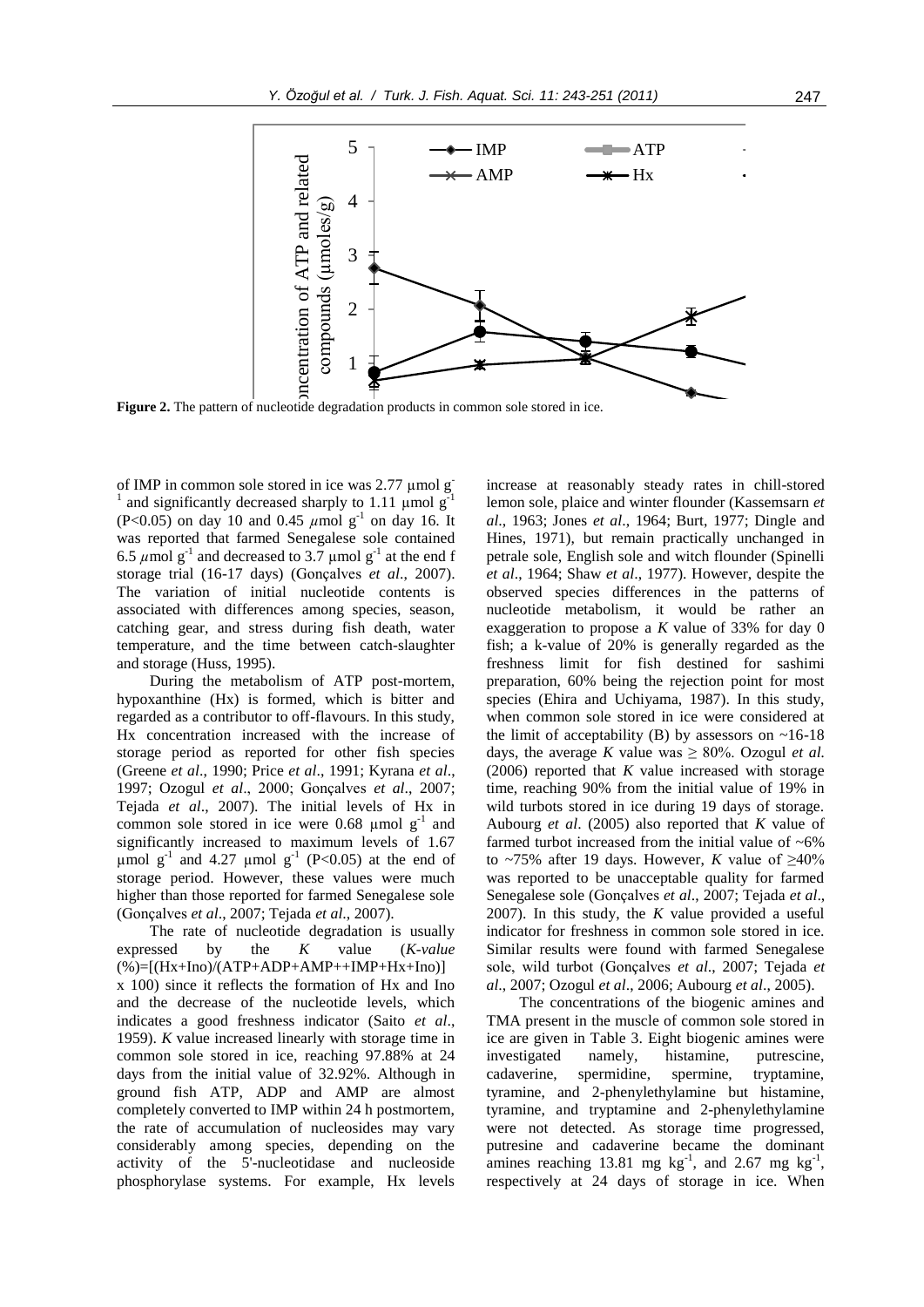common sole in ice (on day 20) were rejected by sensory panel, the level of putresine was 11.29 mg  $\text{kg}^{-1}$ , and cadaverine level was 1.77 mg  $\text{kg}^{-1}$ . Spermidine and spermine contents of common sole showed fluctuations, reaching a maximum level of 1.07 mg  $kg^{-1}$  on day 16 and 0.43 mg  $kg^{-1}$  on day 10, respectively. In our previous research with wild turbot (Ozogul *et al*., 2006), the levels of biogenic amines were higher than those found in common sole. It was also reported that biogenic amines were below the detection limit in the farmed Senegalese sole, probably due to the low amount of free amino acids (Gonçalves *et al*., 2007).

The spoilage caused by microorganisms, often detected as a fishy odour, is due to the decomposition of trimethylamine oxide (TMAO) by the enzyme TMAO demethylase. TMA can be used as a spoilage indicator since it appears after 3 or 4 days of storage. Fresh fish have very low amounts of TMA with values less than 1.5 mg TMA 100  $g^{-1}$  in fresh cod, but values increase during spoilage. The fish is considered as stale when the amount of TMA is higher than 30 mg/100 g cod (Bonnell, 1994), but the levels between 10-15 mg of TMA-N 100  $g^{-1}$  of fresh were considered as the limit for fresh fish (Connell, 1995). In this study, the level of TMA increased steadily from the initial value of 0.18 mg N  $kg^{-1}$  to the maximum value of 3.05 mg N  $\text{kg}^{-1}$  (P<0.05), which was lower than the limit**.** These results are in accordance with others obtained for farmed Senegalese sole, farmed turbot, in which significant TMA-N formation was not observed during

acceptable sensory period (Gonçalves *et al*., 2007; Rodríguez *et al*., 2003; Rodríguez *et al*., 2006).

## **Protein Denaturation**

Sodium dodecyl sulphate -polyacrylamide gel electrophoresis (SDS-PAGE) patterns of proteins of common sole during ice storage are shown in Figure 3. Electrophoretic results in the presence and absence of reducing agent showed that the intensity of bands slightly decreased on day 6 of storage in the absence of β-mercaptoethanol and then almost remained unchanged. In the presences of β-mercaptoethanol, the intensity of bands below 48.78 kDa (last three bands) weakened on day 10, 16 and 20 of the storage. The other bands did not change and new bands also did not appear during 24 days of iced storage. The decrease of the bands intensity both in the presence and absence of reducing agent during post mortem storage could reflect to degradation and/or digestion of myofibriller and sarcoplasmic proteins by proteolysis during storage (Tokur and Polat, 2010; Ladrat *et al.*, 2003; Lund and Lielsen, 2001; Benjakul *et al*., 1997). Enzymatic proteolysis of fish meat during post mortem storage cause disruption of the structure of the myofibrillar proteins (Jasra *et al*., 2001; Verrez-Bagnis *et al*., 1999) and is thought to cause post-mortem softening, which is one of the most important quality attributes of fish muscle during cold storage. The degradation and/or digestion of proteins by proteolysis as a consequence of *postmortem* changes have been monitored by SDS-PAGE



**Figure 3.** .Electrophoretic patterns of SDS-PAGE gels of common sole stored on ice. Electrophoresis of samples was performed in the absence (A) and presences of β-mercaptoethanol (B). (MW: molecular weight).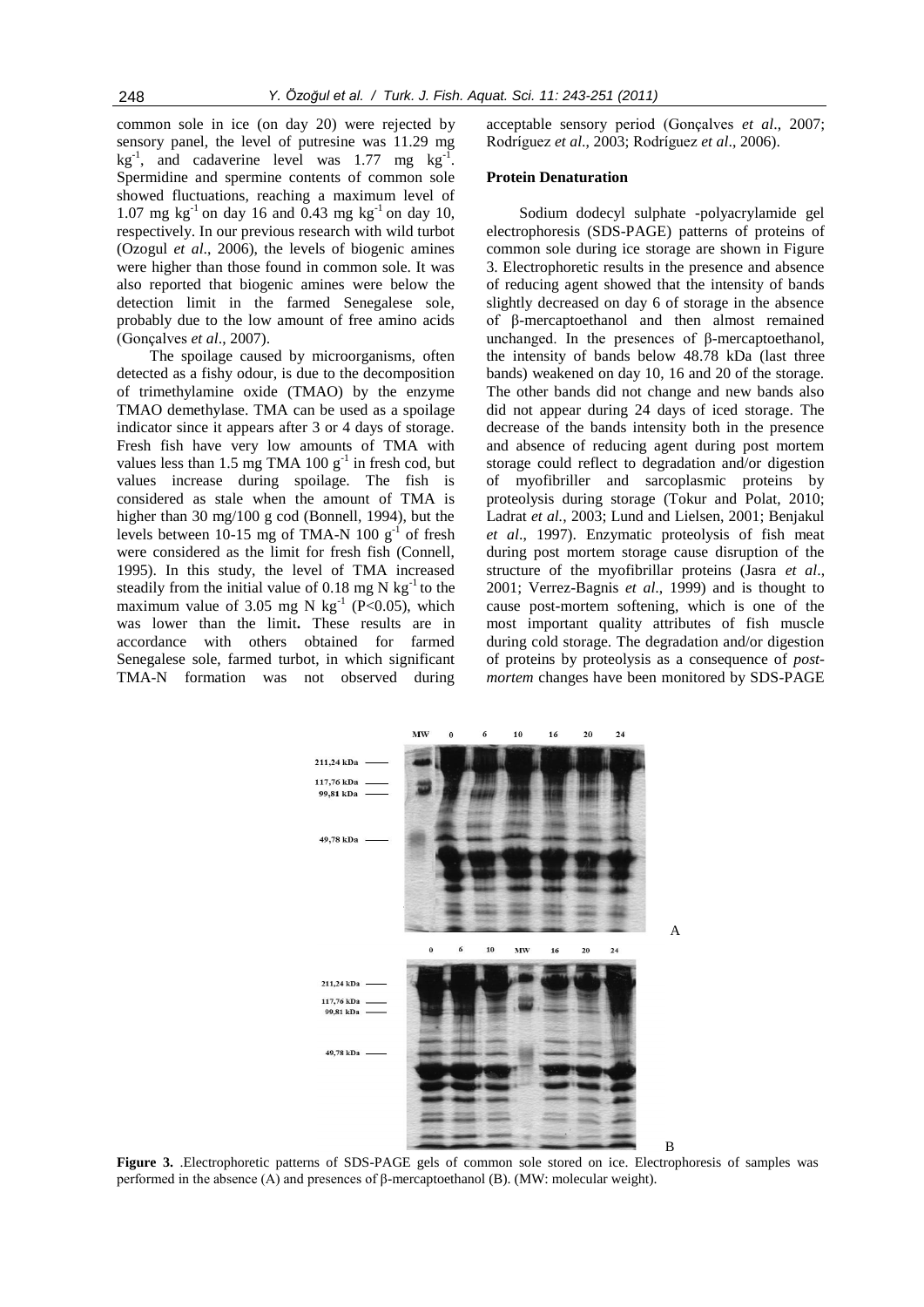(Munasinghe *et al*., 2005; Bonnal *et al*., 2001; Verrez-Bagnis *et al*., 2001; Sompongse *et al*., 1996). These studies show that the rate of proteolysis varies among species (Papa *et al*., 1996; Tejada *et al*., 2002). In this study, although the intensity of some bands decreased during the storage periods, generally no major change in the protein profiles was observed, thereby indicating that proteolysis occurred in common sole during ice storage was of minor importance. Another possible explanation for this might be that polypeptides formed during proteolysis could not bind to the dye used in electrophoretic staining (Tejada *et al*., 2002) and they did not appear on the gel.

## **Microbiological Assessment**

Microbial counts on the common sole kept in ice are shown in Figure 4. Initial total viable counts of whole gutted common sole was below 4 log cfu  $g^{-1}$ (day 0) and population of microorganisims significantly (P<0.05) increased to 8.3 log cfu  $g^{-1}$  (day 24) over the period of storage. On day 16 of storage TVC was 5.49 cfu  $g^{-1}$ . A somewhat higher (10<sup>7</sup> CFU g -1 ) microbial safety criterion is normally applied for determining storage life of fresh seafood (IFST, 1999). The shelf life of common sole was approximately  $~16-18$  days, indicating that sensory analysis of common sole correlated well with microbiological analysis. Similar results were obtained for others species (Rodríguez *et al.*, 2006; Ozogul *et al*., 2006).

## **References**

- A.O.A.C. 1984. Official Methods of Analysis of the Association of the Official Analysis Chemists. Association of Official Analytical Chemists, 14<sup>th</sup> edition. Washington, DC.
- A.O.A.C. 1990. Official Methods of Analysis of the Association of the Official Analysis Chemists. Association of Official Analytical Chemists, 15<sup>th</sup> edition. Washington, DC.
- A.O.C.S. 1994. Official Methods and Recommended

Practices of the American Oil Chemists' Society, the American Oil Chemists' Society, Champaign, IL.

- Antonocopoulus, N. 1973. Bestmmung des Flüchhtigen Basensticktoofs., In: W. Ludorf, V. Meyer (Eds.), Fische und Fischerzeugnisse, Aulage Verlag Paul Parey, Berlin und Hamburg: 224-225.
- Amara, R., Poulard, J.C., Lagardere, F. and Desaunay, Y. 1998. Comparison between the life cyles of two Soleidae, the common sole, *Solea solea*, and the thicback sole, *Microchirus variegates*, in the Bay of of Biscay (France). Enviromenal Biology of Fishes, 53: 193-209.
- Aubourg, S.P. 1993. Review: Interaction of malondialdehyde with biological molecules-new trends about reactivity and significance. International Journal of Food Science and Technology, 28: 323- 335.
- Aubourg, S.P., Pineiro, C., Gallardo, J.M. and Barros-Velazquez, J. 2005. Biochemical changes and quality loss during chilled storage of farmed turbot (*Psetta maxima*). Food Chemistry, 90: 445–452.
- Barassi, C.A., Pècora, R.P., Roldán, H. and Trucco, R.E. 1987. Total, non volatile free fatty acids as a freshness index for hake (*Merluccius hubbsi*) stored in ice. Journal of the Science of Food and Agriculture, 38: 373-376.
- Benjakul, S., Seymour, T.A., Morrissey, M.T. and An, H. 1997. Physicochemical changes in Pacific whiting muscle proteins during iced storage. Journal of Food Science*,* 62: 729-733.
- Bligh, E.C. and Dyer, W.J. 1959. A rapid method of total lipid extraction and purification. Canadian Journal of Biochemistry and Physiology*,* 37: 913-917.
- Bonnal, C., Raynaud, F., Astier, C., Lebart, M.C., Marcilhac, A., Coves, D., Corraze, G., Gelineau, A., Fleurence, J. and Roustan, C. 2001. Postmortem degradation of white fish skeletal muscle (sea bass, *Dicentrarchus labrax*): fat diet effects on in situ dystrophin proteolysis during the prerigor stage. Marine Biotechnology*,* 3: 172–180.
- Bonnell, A.D. 1994. Quality Assurance in Seafood Processing: A Practical Guide. Chapman and Hall, London: 74-75.
- Bremner, H.A., Olley, J., Stratham, J.A. and Vail, A.M.A. 1988. Nucleotide catabolism: influence on storage life of tropical species of fish from the North West shelf of Australia. Journal of Food Science, 53: 6–11.



**Figure 4.** TVC content of the common sole stored in ice.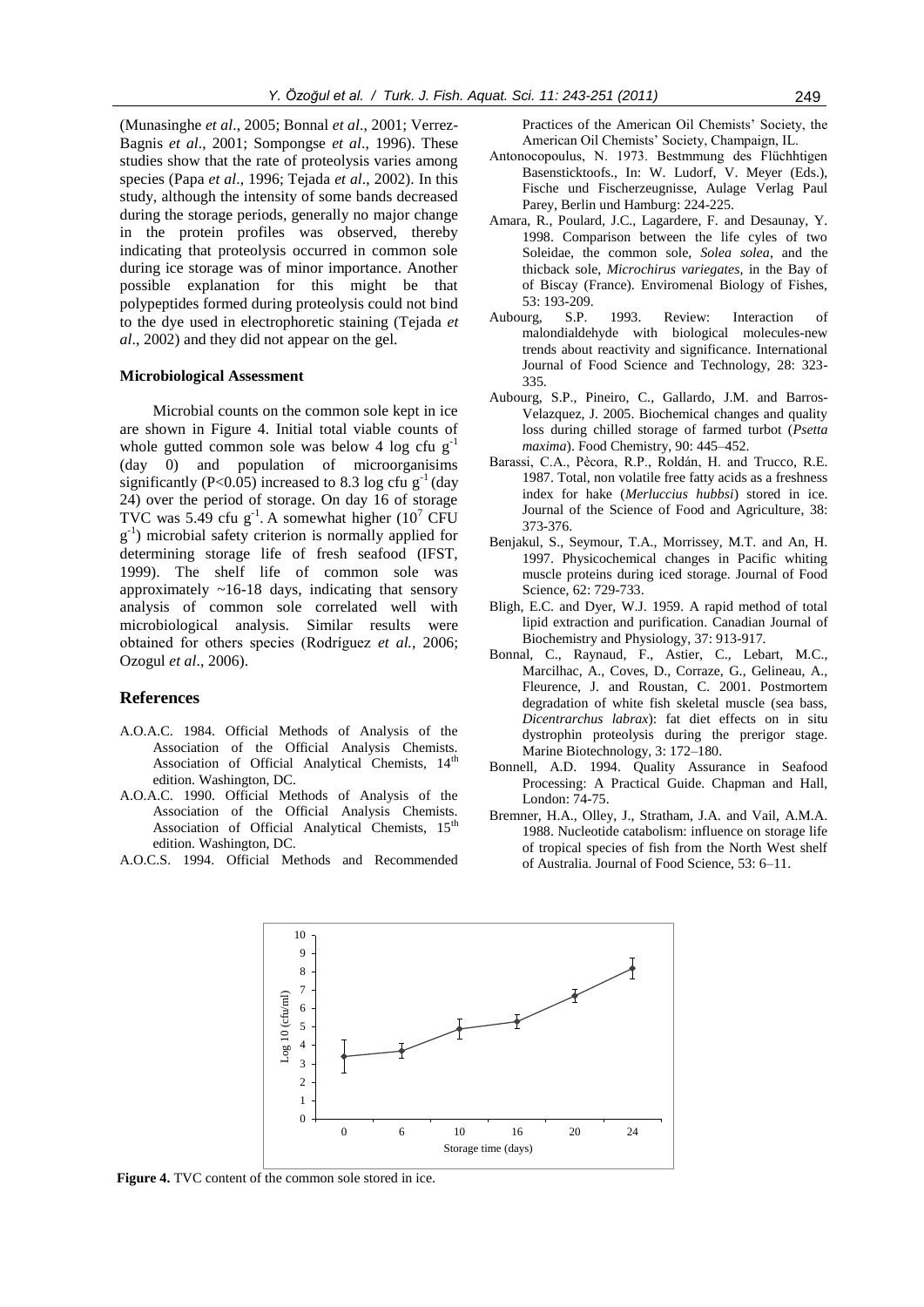- Burt, J.R. 1977. Hypoxanthine: a biochemical index of fish quality. Process Biochemistry, 12: 32-35.
- Campillo, A. 1992. Les pecheries francaises de Méditerranée: synthése des connaissances. IFREMER, RIDRV-92/019- RH Séte, 206 pp
- Cespedes, A., Garcia, T., Carrera, E., Gonzalez, I., Fernandez, A., Hernandez, P.E. and Martin, R. 1999. Identification of Sole (*Solea solea*) and Greenland Halibut (*Reinhardtius hippoglossoides*) by PCR Amplification of the 5S rDNA Gene. Journal of Agriculture and Food Chemistry*,* 47: 1046-1050.
- Cho, S., Endo, Y., Fujimoto, K. and Kaneda, T. 1989. Oxidative deterioration of lipids in salted and dried sardines during storage at 5°C. Nippon Suisan Gakkaishi*,* 55**:** 541-544.
- Commission Decision 95/149/EC. 1995. Commission Decision of 8 March, 1995 fixing the total volatile basic nitrogen (TVB-N) limit values for certain categories of fishery products and specifying the analysis methods to be used. Official Journal of the European Communities, 97: 84–87.
- Connell, J.J. 1995. Control of Fish Quality, 4<sup>th</sup> Edition. Fishing News Books Limited, London, 467 pp.
- Fletcher, G.C. and Statman, J.O. 1988. Shelf life of sterile yelloweyed mullet (*Aldrichetta forsteri*) at 4°C. Journal of Food Science, 53: 1030–1035.
- Dingle, J.R. and Hines, J.A. 1971. Degradation of inosine 5΄-monophosphate in the skeletal muscle of several north Atlantic fish. Journal of the Fisheries Research Board of Canada, 28: 1125-1131.
- Ehira, S. and Uchiyama, H. 1987. Determination of fish freshness using the *K* value and comments on some other biochemical changes in relation to freshness. In: D.E. Kramer and J. Liston (Eds.), Seafood Quality Determination, Elsevier Science Publishers B.V., Amsterdam: 185-207.
- Gonçalves, A.C., Antas, S.E. and Nunes, M.L. 2007. Freshness and Quality Criteria of Iced Farmed Senegalese Sole (*Solea senegalensis*). Journal of Agriculture and Food Chemistry, 55: 345-346.
- Gotoh, N. and Wada, S. 2006. The importance of peroxide value in assessing food quality and food safety. Journal of Americane Oil Chemistry Society, 83: 473–474.
- Gotoh, N., Watanabe, H., Osato, R., Inagaki, K., Iwasawa, A. and Wada, S. 2006. Novel approach on the risk assessment of oxidized fats and oils for perspectives of food safety and quality. I. Oxidized fats and oils induces neurotoxicity relating pica behaviour and hypoactivity. Food Chemistry and Toxicology*,* 44: 493–498.
- Greene, D.H., Babbitt, J.K., and Reppond, K.D. 1990. Patterns of Nucleotide Catabolism as Freshness Indicators in Flatfish from the Gulf of Alaska. Journal of Food Science*,* 5(55): 1236.
- Guillerm-Regost, C., Haugen, T., Nortvedt, R., Carlehög, M., Lunestad, B.T., Kiessling, A. and Rørå, M.B. 2006. Quality Characterization of Farmed Atlantic Halibut During Ice Storage. Journal of Food Science, 71: 83-90.
- Howgate, P.F. 1982. Quality assessment and quality control, In: A. Aitken, I.M. Mackie, J.H. Merritt and M.L. Windsor (Eds.), Fish Handling and Processing (2<sup>nd</sup>) edition), Her Majesty's Stationery, Edinburgh: 177- 186.
- Huss, H.H. 1995. Postmortem changes in fish. In: Quality and quality changes in fresh fish. FAO Fisheries

Technical Paper No. 348, Rome, 169 pp.

- IFST 1999. Development and use of microbiological criteria in foods. Institute of Food Science & Technology (UK). London.
- Jasra, S.K., Jasra, P.K. and Talesara, C.L. 2001. Myofibrillar protein degradation of carp [*Labeo rohita* (Hamilton)] muscle after post-mortem unfrozen and frozen storage. Journal of the Science and Food Agriculture*,* 81: 519–524.
- Jones, N.R., Murray, J., Livingston, E.I. and Murray, C.K. 1964. Rapid estimation of hypoxanthine concentrations as indices of freshness of chill-stored fish. Journal of the Science of Food and Agriculture, 15: 763-768.
- Kassemsarn, B., Perez, B.S., Murray, J. and Jones, N.R. 1963. Nucleotide degradation in the muscle of iced haddock (*Gadus aeglefinus*), lemon sole (*Pleuronectes microcephalus*), and plaice (*Pleuronectes platessa*). Journal of Food Science, 28: 228-233.
- Kyrana, V.R., Lougovois, V.P. and Valsamis, D.S. 1997. Assessment of Shelf-Life of Maricultured Gilthead Sea Bream (*Sparus aurata*) Stored in Ice. International Journal of Food Science and Technology, 32: 339–347.
- Ladrat, C., Verrez-Bagnis, V., Noël, J. and Fleurence, J. 2003. In vitro proteolysis of myofibrillar and sarcoplasmic proteins of sea bass white muscle: effects of cathepsins B, D, and L, Food Chemistry, 81: 517–525.
- Laemmli, U.K. 1970. Cleavage of Stuctural Proteins during the Assembly of the Head of Bacteriophage T4. Nature*,* 277: 680-685.
- Lowry, O.H., Rosebrough, N.J., Farr, A.L. and Randall, R.J. 1951. Protein Measurement with the Folin Phenol Reagent. J. of Biology and Chemistry, 193: 265-275.
- López-Gálvez, D.E., De La Hoz, L. and Ordonez, J.A. 1998. Refrigerated Storage (2°C) of Sole (*Solea*  solea) Fillets under CO<sub>2</sub>-Enriched Atmospheres. Journal of Agriculture and Food Chemistry, 46: 1143- 1149.
- [Lund,](http://www.sciencedirect.com/science?_ob=ArticleURL&_udi=B6T6R-47RJKBS-W&_user=613195&_rdoc=1&_fmt=&_orig=search&_sort=d&_docanchor=&view=c&_acct=C000031979&_version=1&_urlVersion=0&_userid=613195&md5=4a673c2ef9b63c7399f48d19923d2180#bbib23#bbib23) K. and Nielsen, H. 2001. Proteolysis in salmon (*Salmo salar*) during cold storage; effects of storage time and smoking process. Journal of Food Biochemistry*,* 25: 379–395.
- Massa, A.E., Palacios, D.L., Paredi, M. and Crupkin, M. 2005. Postmortem changes in quality indices of ice stored flounder (*Paralichthys patagonicus*). Food Biochemistry, 29: 570-590.
- Merigot, B., Letourneur, Y. and Lecomte-Finiger, R. 2007. Characterization of local populations of the common sole *Solea solea* (Pisces, Soleidae) in the NW Mediterranean through otolith morphometrics and shape analysis. Marine Biology, 151: 997–1008.
- Munasinghe, D.MS, Ohkubo, T. and Sakai, T. 2005. The lipid peroxidation induced changes of protein in refrigerated yellowtail minced meat. Fisheries Science*,* 71: 462-464.
- Nishimoto, J., Suwetja, I.K. and Miki, H. 1985. Estimation of keeping freshness period and practical storage life of mackerel muscle during storage at low temperatures. Kagoshima University, Memoirs of the Faculty of Fisheries, 34 (1): 89-96.
- Ólafsdόttir, G., Martinsdόttir, E., Oehlenschläger, J., Dalgaard, P., Jensen, B., Undeland, I., Mackie, I. M., Henehan, G., Nielsen, J. and Nielsen, H. 1997. Methods to evaluate fish freshness in research and